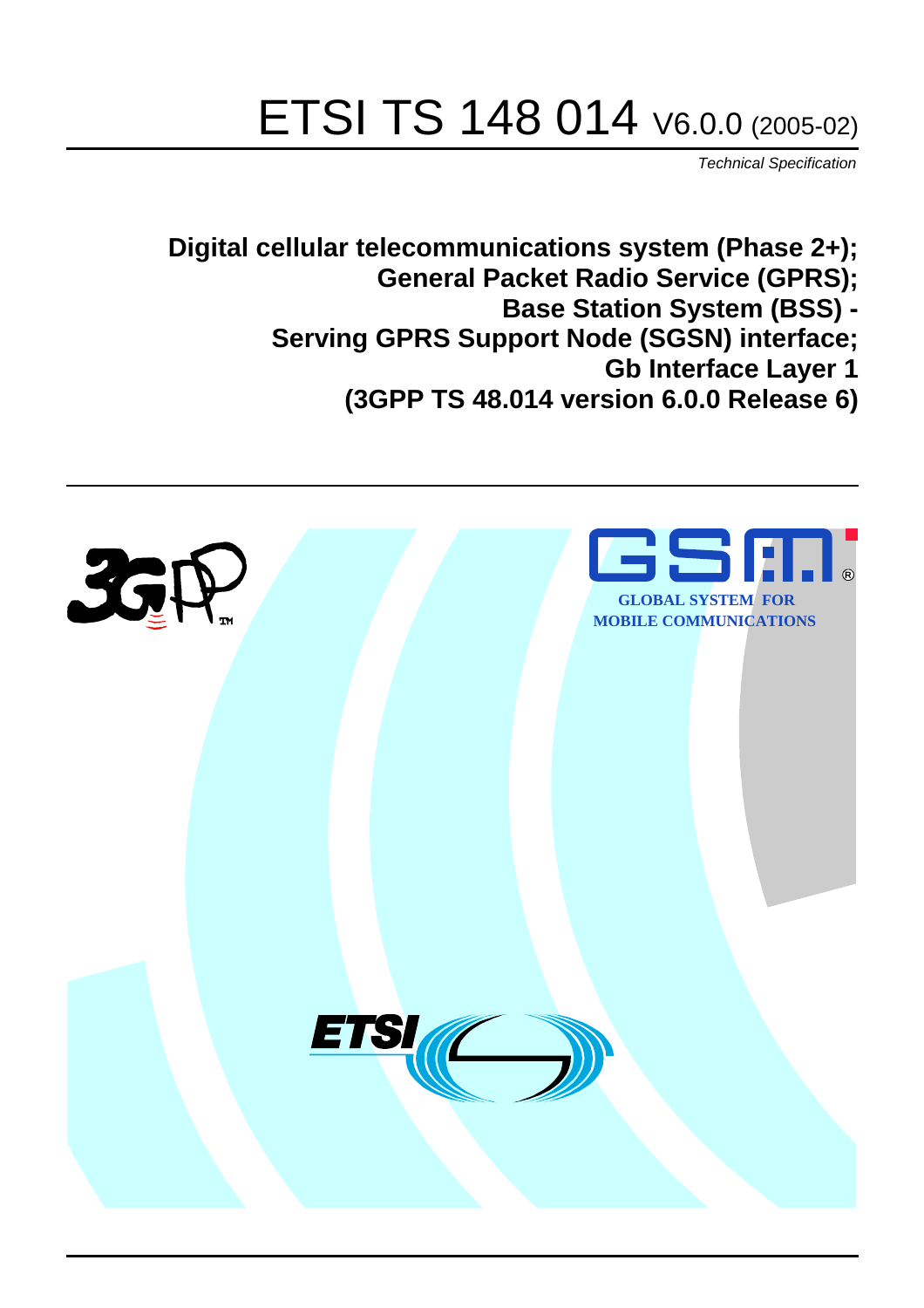Reference RTS/TSGG-0248014v600

> Keywords GSM

#### **ETSI**

#### 650 Route des Lucioles F-06921 Sophia Antipolis Cedex - FRANCE

Tel.: +33 4 92 94 42 00 Fax: +33 4 93 65 47 16

Siret N° 348 623 562 00017 - NAF 742 C Association à but non lucratif enregistrée à la Sous-Préfecture de Grasse (06) N° 7803/88

#### **Important notice**

Individual copies of the present document can be downloaded from: [http://www.etsi.org](http://www.etsi.org/)

The present document may be made available in more than one electronic version or in print. In any case of existing or perceived difference in contents between such versions, the reference version is the Portable Document Format (PDF). In case of dispute, the reference shall be the printing on ETSI printers of the PDF version kept on a specific network drive within ETSI Secretariat.

Users of the present document should be aware that the document may be subject to revision or change of status. Information on the current status of this and other ETSI documents is available at <http://portal.etsi.org/tb/status/status.asp>

If you find errors in the present document, please send your comment to one of the following services: [http://portal.etsi.org/chaircor/ETSI\\_support.asp](http://portal.etsi.org/chaircor/ETSI_support.asp)

#### **Copyright Notification**

No part may be reproduced except as authorized by written permission. The copyright and the foregoing restriction extend to reproduction in all media.

> © European Telecommunications Standards Institute 2005. All rights reserved.

**DECT**TM, **PLUGTESTS**TM and **UMTS**TM are Trade Marks of ETSI registered for the benefit of its Members. **TIPHON**TM and the **TIPHON logo** are Trade Marks currently being registered by ETSI for the benefit of its Members. **3GPP**TM is a Trade Mark of ETSI registered for the benefit of its Members and of the 3GPP Organizational Partners.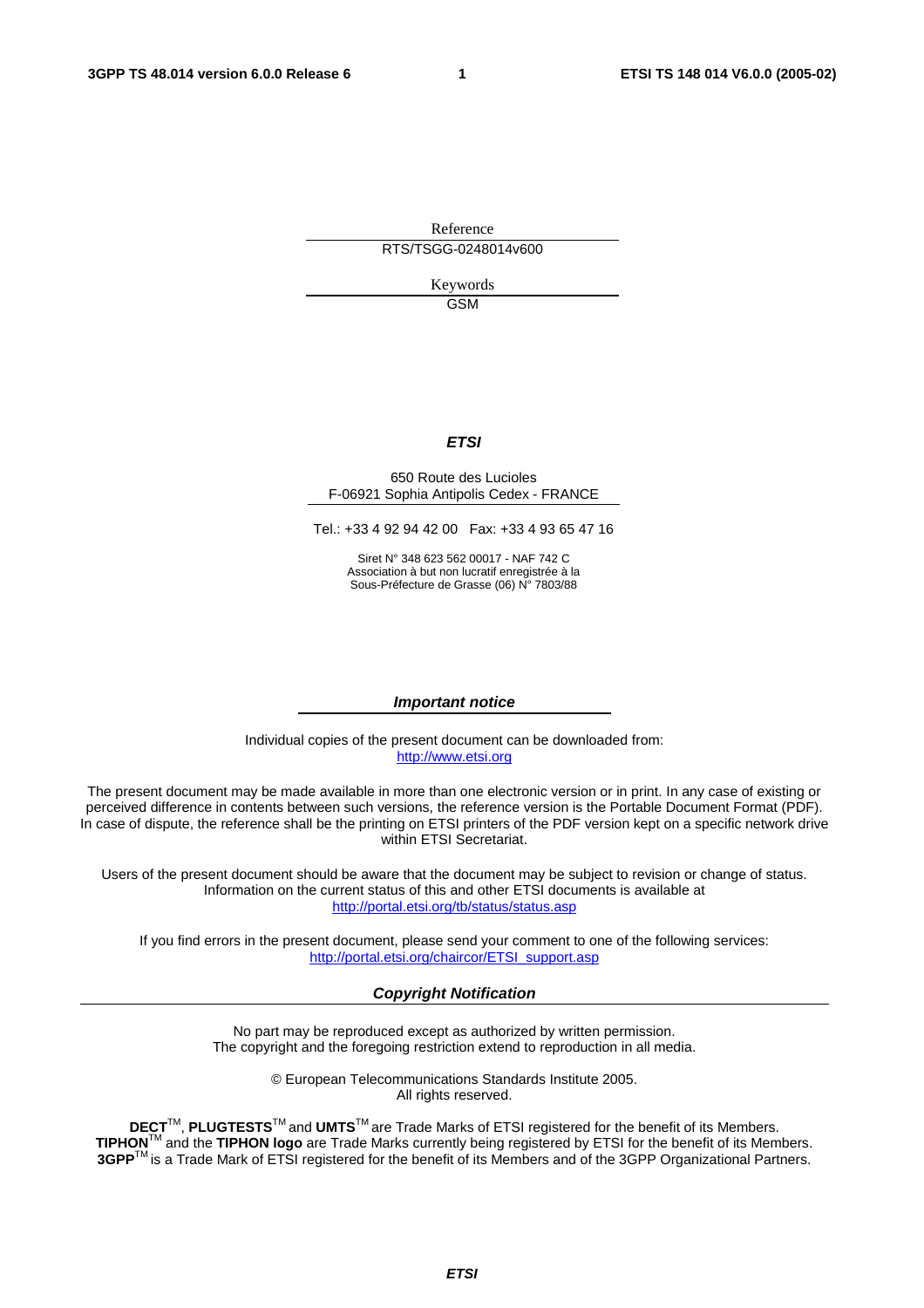# Intellectual Property Rights

IPRs essential or potentially essential to the present document may have been declared to ETSI. The information pertaining to these essential IPRs, if any, is publicly available for **ETSI members and non-members**, and can be found in ETSI SR 000 314: *"Intellectual Property Rights (IPRs); Essential, or potentially Essential, IPRs notified to ETSI in respect of ETSI standards"*, which is available from the ETSI Secretariat. Latest updates are available on the ETSI Web server ([http://webapp.etsi.org/IPR/home.asp\)](http://webapp.etsi.org/IPR/home.asp).

Pursuant to the ETSI IPR Policy, no investigation, including IPR searches, has been carried out by ETSI. No guarantee can be given as to the existence of other IPRs not referenced in ETSI SR 000 314 (or the updates on the ETSI Web server) which are, or may be, or may become, essential to the present document.

# Foreword

This Technical Specification (TS) has been produced by ETSI 3rd Generation Partnership Project (3GPP).

The present document may refer to technical specifications or reports using their 3GPP identities, UMTS identities or GSM identities. These should be interpreted as being references to the corresponding ETSI deliverables.

The cross reference between GSM, UMTS, 3GPP and ETSI identities can be found under <http://webapp.etsi.org/key/queryform.asp>.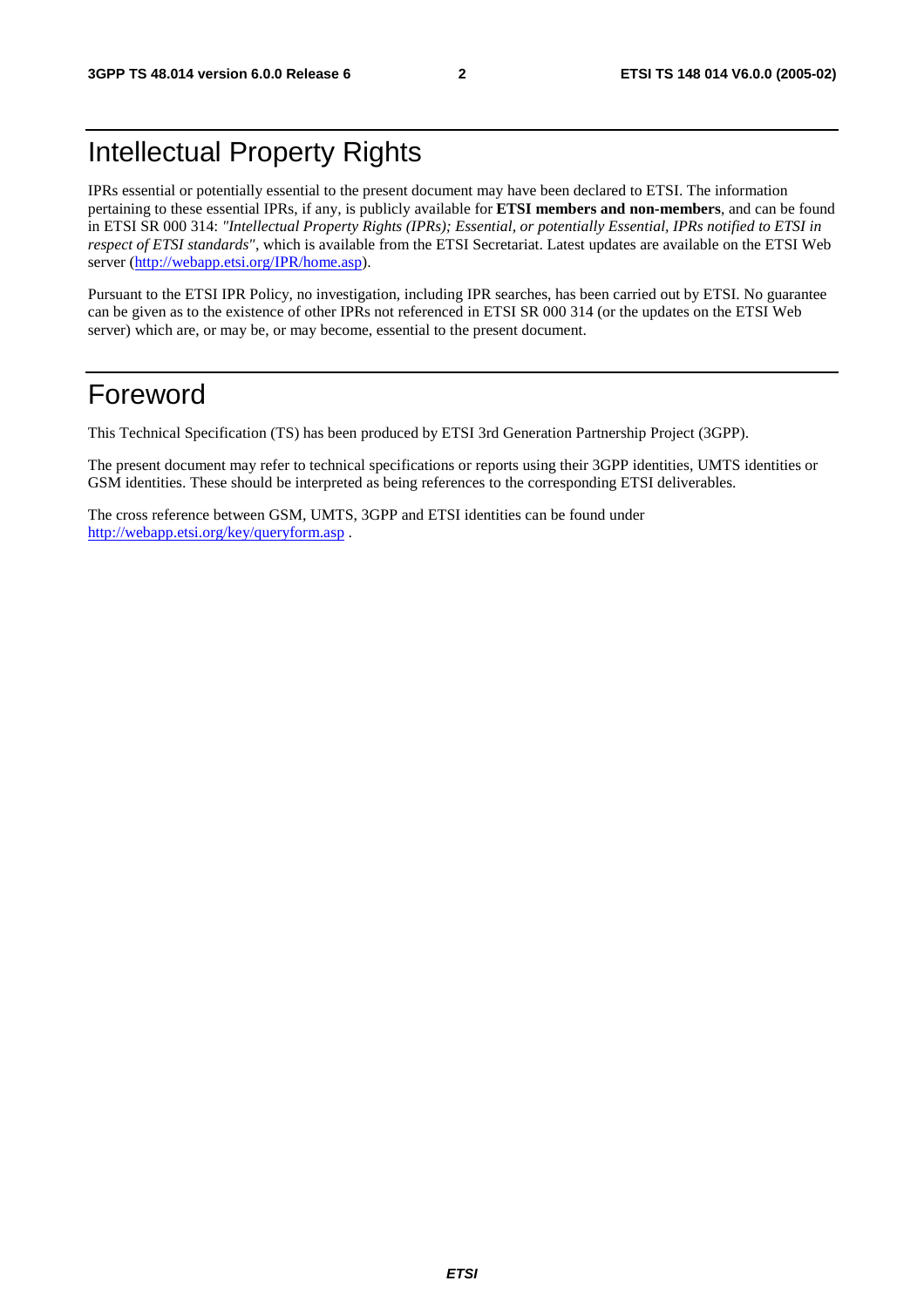$\mathbf{3}$ 

# Contents

| -1             |                               |  |  |  |  |
|----------------|-------------------------------|--|--|--|--|
| $\overline{2}$ |                               |  |  |  |  |
| 3              |                               |  |  |  |  |
| $\overline{4}$ |                               |  |  |  |  |
| 4.1            |                               |  |  |  |  |
| 4.2            |                               |  |  |  |  |
| 5              |                               |  |  |  |  |
| 5.1            |                               |  |  |  |  |
| 5.2            |                               |  |  |  |  |
| 5.3            |                               |  |  |  |  |
| 5.4            |                               |  |  |  |  |
|                | <b>Annex A (informative):</b> |  |  |  |  |
|                |                               |  |  |  |  |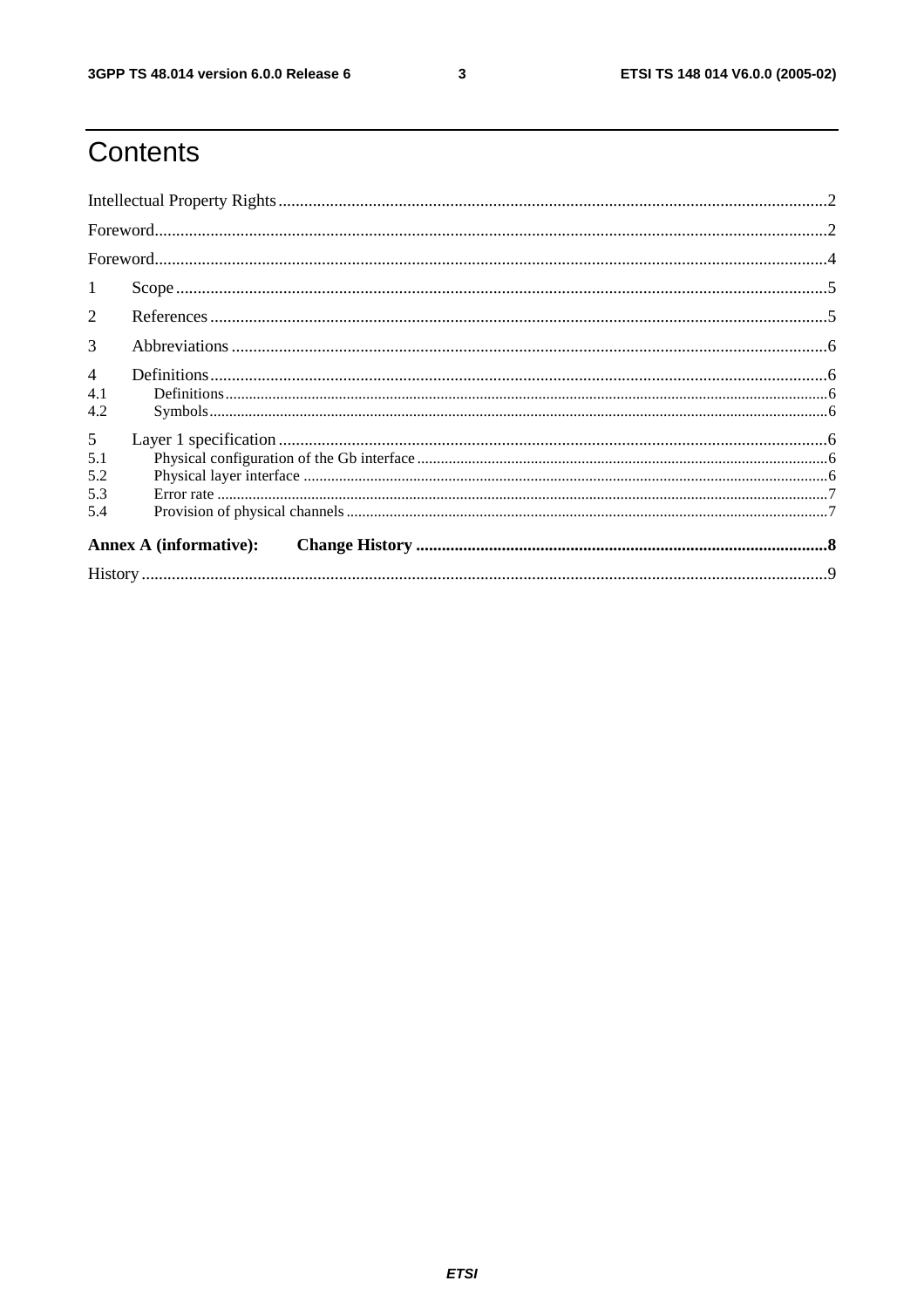# Foreword

This Technical Specification has been produced by the 3<sup>rd</sup> Generation Partnership Project (3GPP).

The contents of the present document are subject to continuing work within the TSG and may change following formal TSG approval. Should the TSG modify the contents of the present document, it will be re-released by the TSG with an identifying change of release date and an increase in version number as follows:

Version x.y.z

where:

- x the first digit:
	- 1 presented to TSG for information;
	- 2 presented to TSG for approval;
	- 3 or greater indicates TSG approved document under change control.
- y the second digit is incremented for all changes of substance, i.e. technical enhancements, corrections, updates, etc.
- z the third digit is incremented when editorial only changes have been incorporated in the document.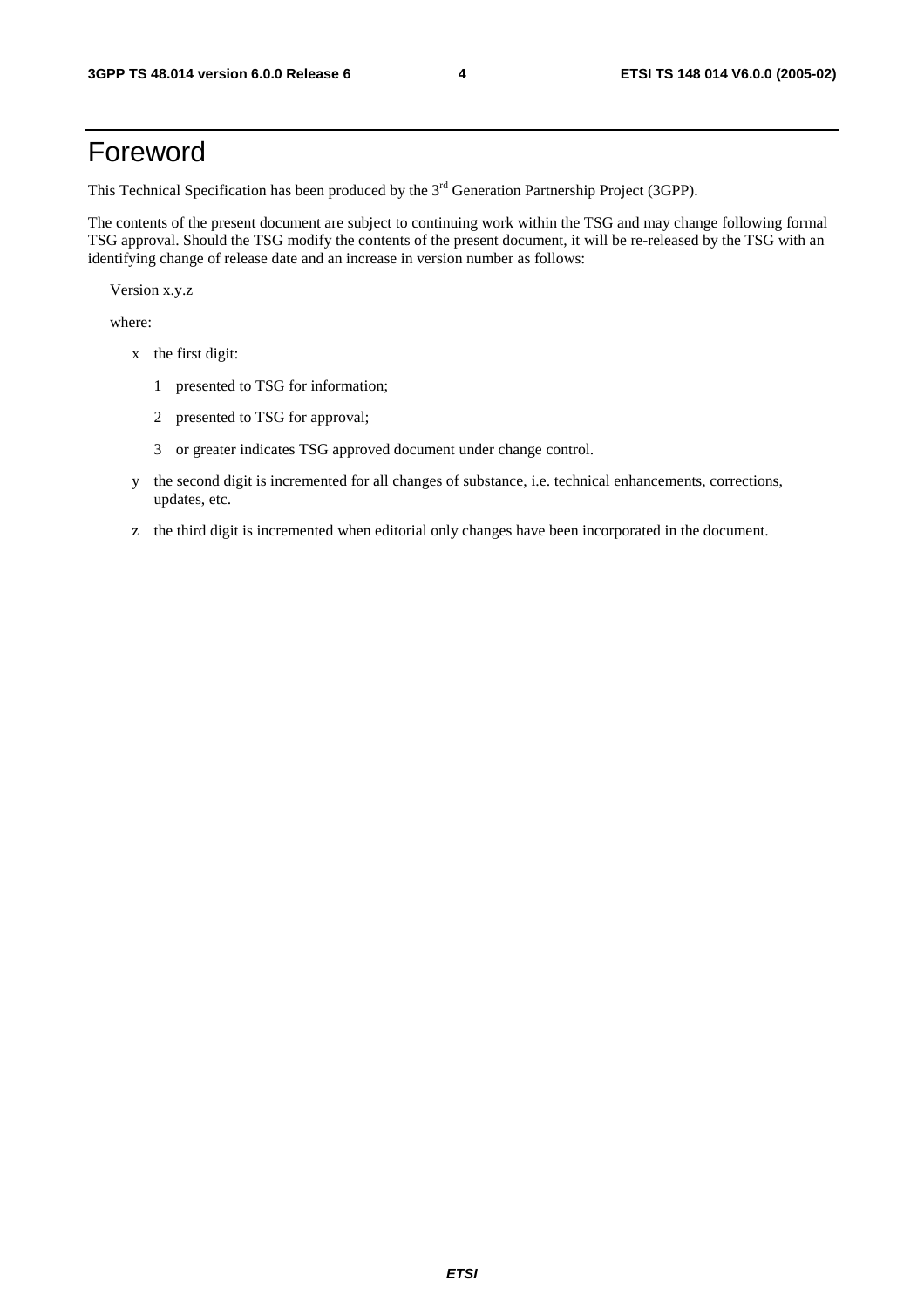## 1 Scope

The present document specifies the physical layer on the Base Station System (BSS) to Serving GPRS Support Node (SGSN) interface (Gb interface) and references layer 1 standards to be used on this interface.

The protocol stack on the Gb interface is defined in the stage 2 3GPP TS 23.060.

# 2 References

The following documents contain provisions which, through reference in this text, constitute provisions of the present document.

- References are either specific (identified by date of publication, edition number, version number, etc.) or non-specific.
- For a specific reference, subsequent revisions do not apply.
- For a non-specific reference, the latest version applies. In the case of a reference to a 3GPP document (including a GSM document), a non-specific reference implicitly refers to the latest version of that document *in the same Release as the present document*.
- [1] 3GPP TR 21.905: "Vocabulary for 3GPP Specifications".
- [2] 3GPP TS 22.060: "General Packet Radio Service (GPRS); Service description; Stage 1".
- [3] 3GPP TS 23.060: "General Packet Radio Service (GPRS); Service description; Stage 2".
- [4] 3GPP TS 48.004: "Base Station System Mobile-services Switching Centre (BSS-MSC) interface; Layer 1 specification".
- [5] FRF.1.2 (July 2000): "User-to-Network Interface (UNI) Implementation Agreement".
- [6] ITU-T Recommendation G.704 (Blue Book): "Synchronous frame structures used at 1 544, 6 312, 2 048, 8 488 and 44 736 kbit/s hierarchical levels".
- [7] ANSI T1.403-1999: "Network and Customer Installation Interfaces DS1 Electrical Interface".
- [8] Bellcore TR-NWT-001203 Issue 2 (December 1992): "Generic Requirements for the Switched DS1/Switched Fractional DS1 Service Capability From an ISDN Interface (SWF-DS1/ISDN)".
- [9] ITU-T Recommendation V.35: "Data transmission at 48 kilobits per second using 60-108 kHz group band circuits".
- [10] ITU-T Recommendation G.703: "Physical/electrical characteristics of hierarchical digital interfaces".
- [11] ITU-T Recommendation X.21: "Interface between Data Terminal Equipment and Data Circuit-terminating Equipment for synchronous operation on public data networks".
- [12] TIA/EIA-530-A: "High Speed 25-Position Interface for Data Terminal Equipment and Data Circuit-Terminating Equipment, Including Alternative 26-Position Connector (ANSI/TIA/EIA-530-A-92) (R98)".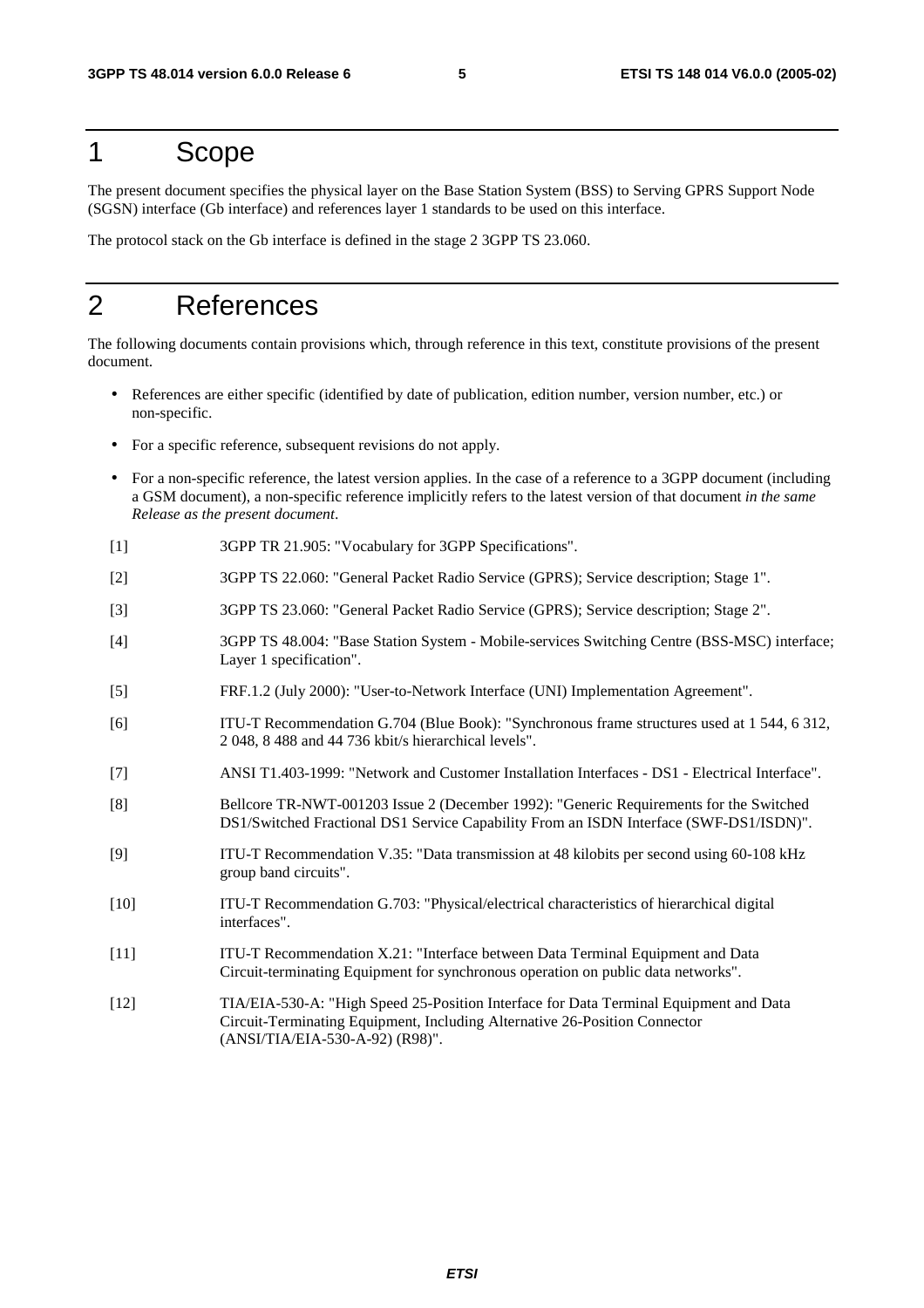# 3 Abbreviations

For the purposes of the present document, the abbreviations given in 3GPP TR 21.905 and 3GPP TS 23.060, and the following apply:

| <b>DCE</b> | Data Circuit-terminating Equipment |
|------------|------------------------------------|
| <b>DTE</b> | Data Terminal Equipment            |
| <b>FRF</b> | Frame Relay Forum                  |

# 4 Definitions

### 4.1 Definitions

For the purposes of the present document, the terms and definitions given in 3GPP TS 22.060 and the following apply:

**E1:** a four wire symmetrical digital transmission path carrying PCM signal at 2 048 kbit/s.

**T1:** a four wire symetrical digital transmission path carrying PCM signal at 1 544 kbit/s.

### 4.2 Symbols

For the purposes of the present document, the symbols given in 3GPP TS 23.060 apply.

# 5 Layer 1 specification

Since Frame Relay shall be used on the Gb interface for phase 1 of GPRS, see 3GPP TS 23.060, the present document refers to "The Frame Relay Forum User-to-Network Implementation Agreement (UNI)" which recommends physical layer interfaces to be used in conjunction with Frame Relay.

### 5.1 Physical configuration of the Gb interface

The detailed physical configuration of the Gb interface is subject to negociation between operators and equipment providers and is out of the scope of the present document.

EXAMPLE: Point-to-point physical lines or an intermediate Frame Relay network may be used. In the latter case, the two ends of the Gb interface may use different types of physical interfaces.

### 5.2 Physical layer interface

Each of the physical layer of the Gb interface shall conform to one of the following FRF 1.2 clauses. This does not mean that each BSS and SGSN equipment has to support all of these physical interfaces, it means that the supported physical interfaces shall be compliant with the corresponding clause of FRF 1.2.

- a) clause 2.1.1: ANSI T1.403.
- b) clause 2.1.2: V.35, physical circuit and DTE/DCE interface clauses.
- c) clause 2.1.3: G.703.
- d) clause 2.1.4: G.704.
- e) clause 2.1.5: X.21.
- f) clause 2.1.6: TIA/EIA-530-A.
- g) clause 2.1.7: HSSI.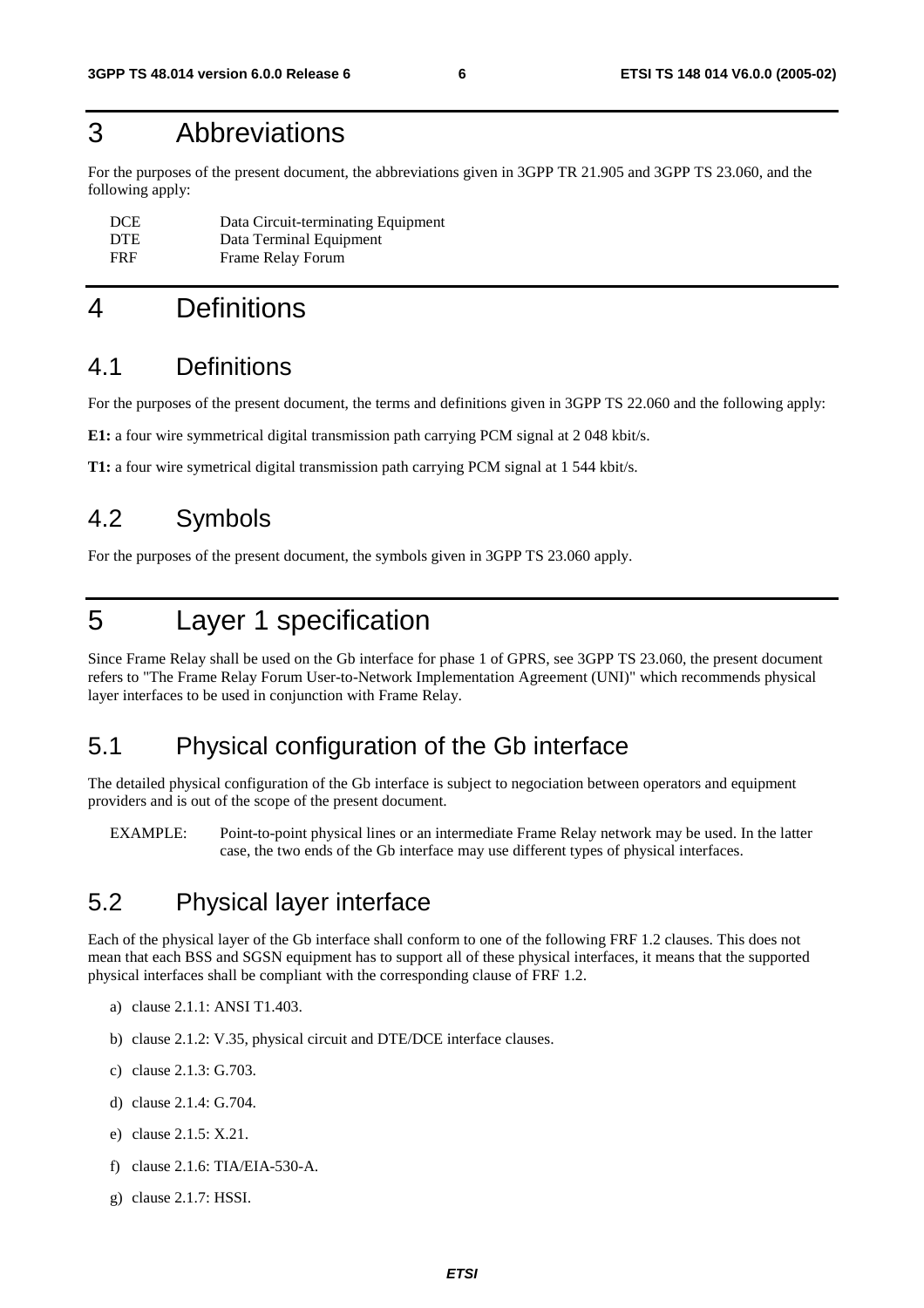The Gb interface may be multiplexed with the A interface on the same E1 (2048 kbit/s), or T1 (1544 kbit/s) digital path. In case of E1 interface, ITU-T Recommendation G.704 shall be applied according to FRF 1.2 and 3GPP TS 48.004 as appropriate, and in case of T1 interface ANSI T1.403 shall be applied according to FRF 1.1 and 3GPP TS 48.004 as appropriate.

In the case where multiple 64 kbit/s channels are used on an E1 (2048 kbit/s), digital path on the Gb interface, it is recommended to aggregate them into one nx64 kbit/s channel, see ITU-T Recommendation G.704, clause 5 and included clauses. In case where multiple 64 kbit/s channels are used on a T1 (1 544 kbit/s) digital path on the Gb interface, it is recommended to aggregate them into  $nx64kbit/s$  (where  $2 \le n \le 24$ ) channel, see Bellcore TR-NWT-1203. This approach optimises the use of the available bandwidth by taking advantage of the statistical multiplexing at the upper layer. However, this approach requires that no slipping occurs between individual 64 kbit/s channels e.g. when passing through intermediate equipment between BSS and SGSN.

# 5.3 Error rate

The error rate experienced at the physical layer between the BSS and the SGSN shall be compatible with the operation of the upper layers.

# 5.4 Provision of physical channels

The physical channels on the Gb interface shall be permanently reserved by means of administrative procedures.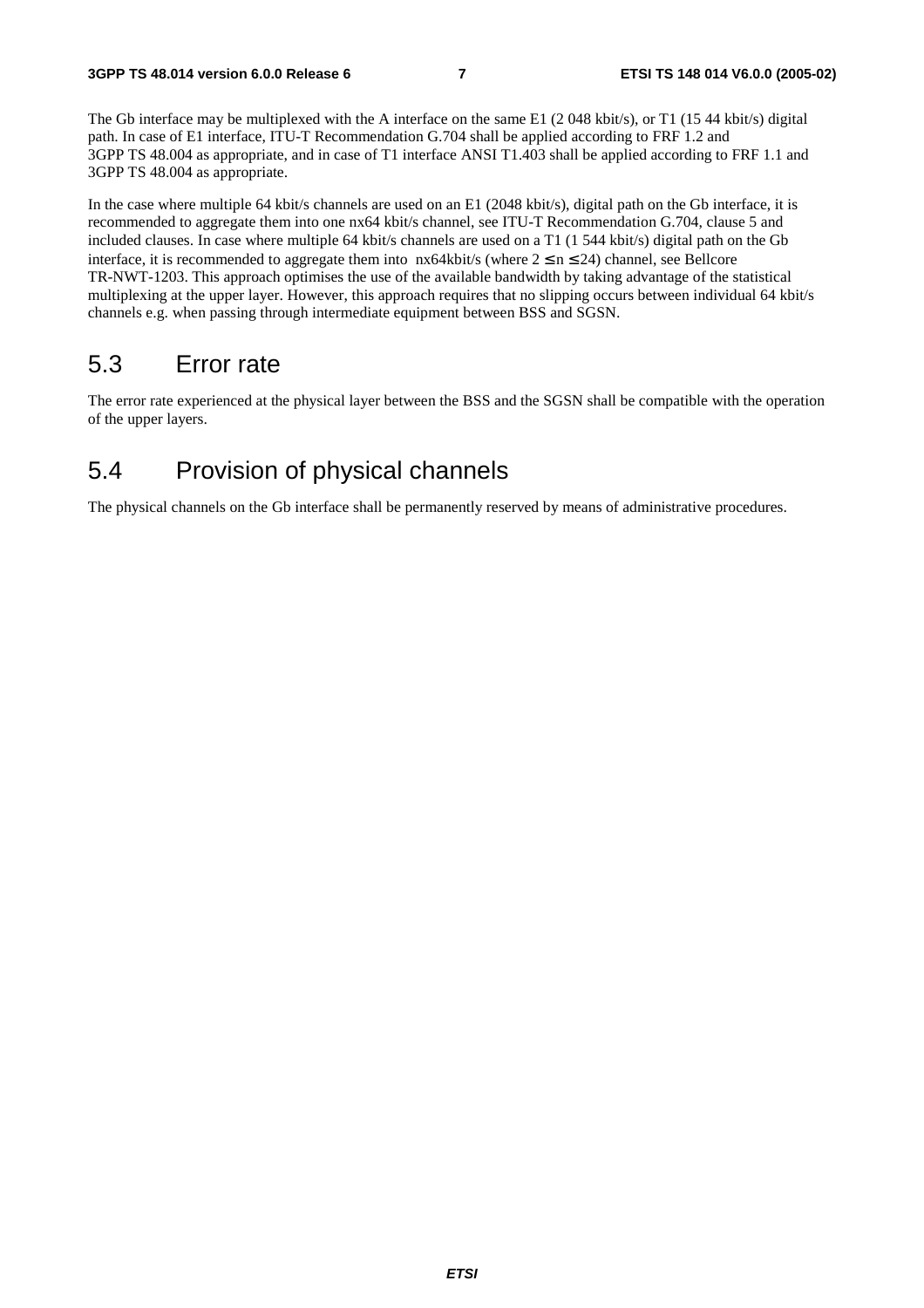# Annex A (informative): Change History

| TSG #            | TSG Doc. | <b>CR</b> | Rev | <b>Subject/Comment</b>               | New   |
|------------------|----------|-----------|-----|--------------------------------------|-------|
| February<br>2005 |          |           |     | Version 6.0.0 based on version 5.0.1 | 0.U.J |